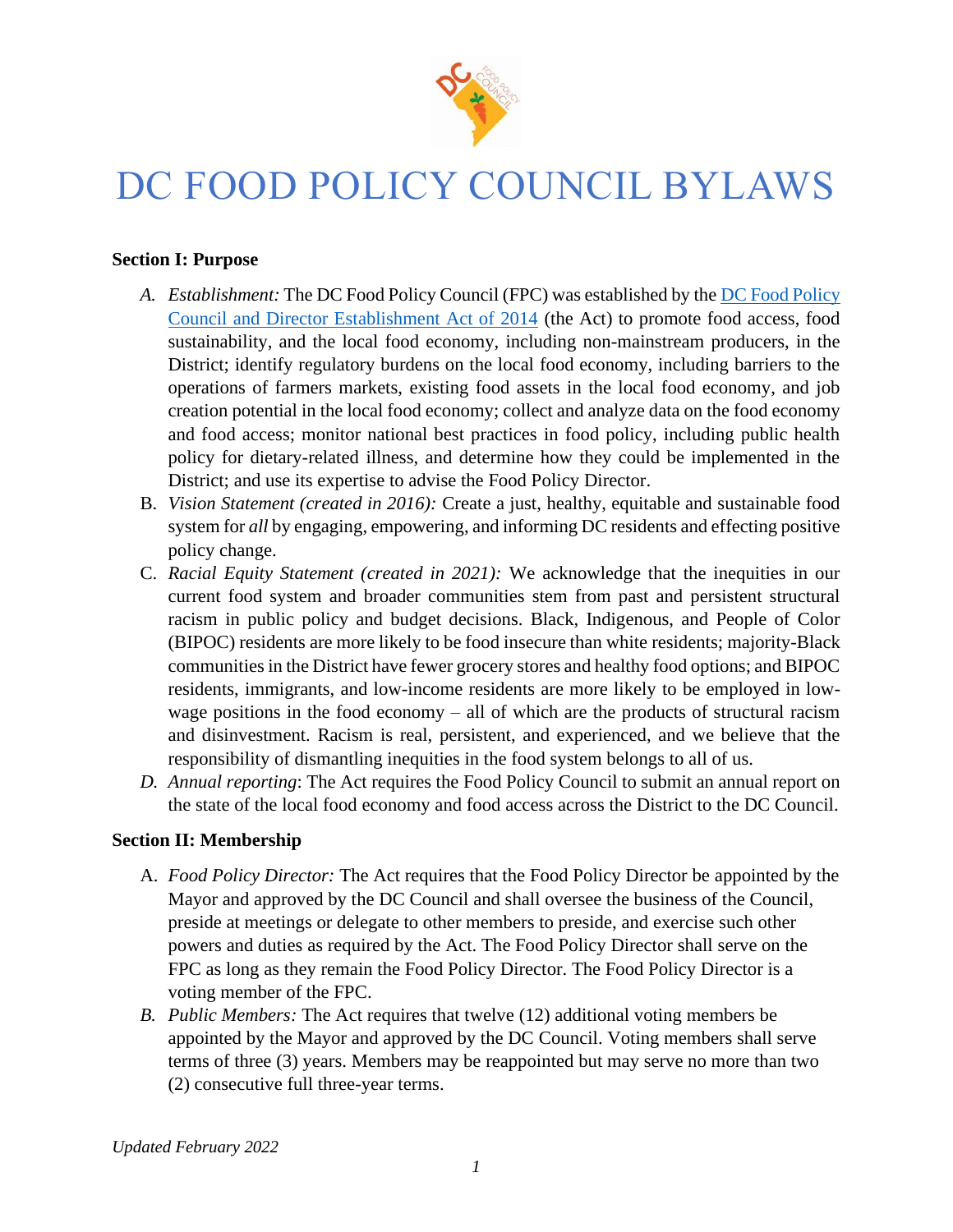

- *a.* The Act requires that voting members represent public, nonprofit, and for-profit entities and organizations involved in the local food economy or food access in the District.
- b. The Act requires that, when a vacancy develops on the FPC, the Mayor shall appoint a successor to fill the unexpired portion of the term within 90 days of the vacancy.
- c. The Act requires that all FPC voting members shall serve without compensation.
- d. The Food Policy Director will work with MOTA to ensure that the voting members represent all 8 Wards and are diverse across race, gender, and age. FPC members will assist by sharing open position descriptions and applications with their networks to recruit diverse members.
- *C. Ex Officio Members:* The Act requires that ten (10) ex officio nonvoting members shall be selected by the Directors of the following agencies:
	- a. Department of Human Services;
	- b. Department of Health;
	- c. Department of Consumer and Regulatory Affairs;
	- d. Department of Parks and Recreation;
	- e. Office of the State Superintendent of Education;
	- f. Office of Planning;
	- g. District Department of Transportation;
	- h. Department of Energy and the Environment;
	- i. Department of General Services; and
	- j. Office of the Deputy Mayor for Planning and Economic Development.
- D. Ex officio members from other District agencies may serve on the FPC if designated by the agency's Director.
- E. Ex officio members shall serve without compensation above their normal salary and benefits.
- *F. Chairperson:* The Act requires that the Chairperson of the FPC shall be elected by the FPC voting members from the current pool of voting members pursuant to the voting procedures set forth in Section IV.
	- a. The Chairperson shall serve a term of two (2) years with a two-term limit, within their maximum term of service on the FPC.
- G. *Equity and Inclusivity:* The FPC acknowledges that systemic racism and sexism create barriers for some members to voice their opinions in discussions and decision-making processes. FPC meetings and trainings will start with values setting and create a safe and welcoming environment for open dialogue and will not tolerate comments meant to minimize or insult others' identities or lived experiences.
	- a. The Food Policy Director will provide diverse methods of information gathering options from members, including anonymous surveys, one-on-one meetings with the Food Policy Director, small group meetings, polling, and other methods to provide safe spaces for input.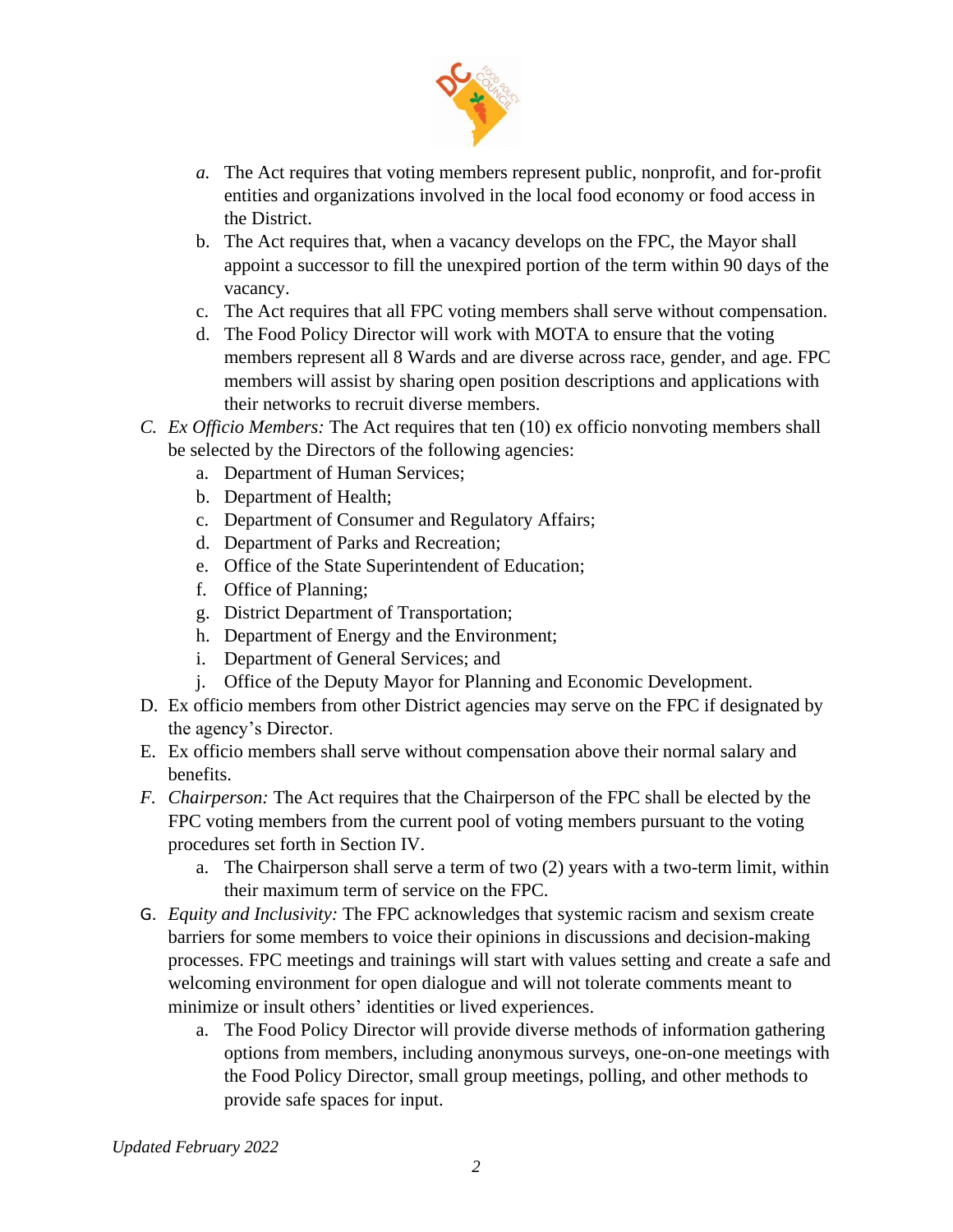

# **Section III: Meetings and Events**

- *A. Public Meetings:* FPC full meetings and working group meetings shall be open to the public in accordance with the open meeting provisions of the District of Columbia Home Rule Act, approved December 24, 1973 (87 Stat. 831; D.C. Official Code Section 1- 207.42).
	- 1. The Act requires that full FPC meetings occur at least once every other month.
	- 2. Working groups meet as needed to conduct their business.
- B. *Notice:* The Food Policy Director shall provide notice of all six (6) FPC meetings each year to members and the public at least ten (10) business days before each meeting takes place.
- *C. Agenda Setting:* The Food Policy Director will set the agenda for each meeting. FPC members may propose agenda items to the Food Policy Director at least five (5) business days prior to meetings. The Food Policy Director will share the meeting agenda with FPC members and the public no less than 24 hours before the meeting start time.
- *D. Attendance:* The Act states that attendance at full meetings is required for voting members. Ex officio members are required to attend at least four (4) full meetings during each calendar year.
	- 1. One (1) excused absence from full FPC meetings is permitted each calendar year for voting members, so long as the member notifies the Food Policy Director at least 24 hours prior to the start of the meeting, excepting emergencies.
	- 2. Roll call for FPC members, including public and ex officio members, will be taken at the beginning of each full meeting and will be reported to the DC Council during annual oversight hearings.
- E. *Retreat:* FPC members are required to attend the annual FPC retreat, unless they provide notice and good cause for not attending at least two (2) business days before the retreat, excepting emergencies. The FPC retreat is closed to the public.
- F. *Trainings:* Trainings for FPC members can be closed to the public so long as no official resolution, act, regulation, or other official action is taken during such trainings. Unless otherwise specified, trainings are optional for members.
- G. *Other Public Events:* FPC members may organize public events on behalf of the FPC.
	- 1. The Food Policy Director must approve all events organized on behalf of the FPC and the use of the FPC logo on any event materials.
- *H. Diversity, Equity, and Inclusivity:* All FPC meetings and events will create a safe and welcoming environment for open dialogue and will not tolerate comments meant to minimize or insult others' identities or lived experiences.
	- 1. Public meetings will spotlight speakers and projects led by diverse voices across race, ethnicity, gender, age, and geography.
	- 2. The FPC will use its platform to highlight projects led by BIPOC individuals and communities and to educate the public on historical and current impacts of systemic racism in the food system.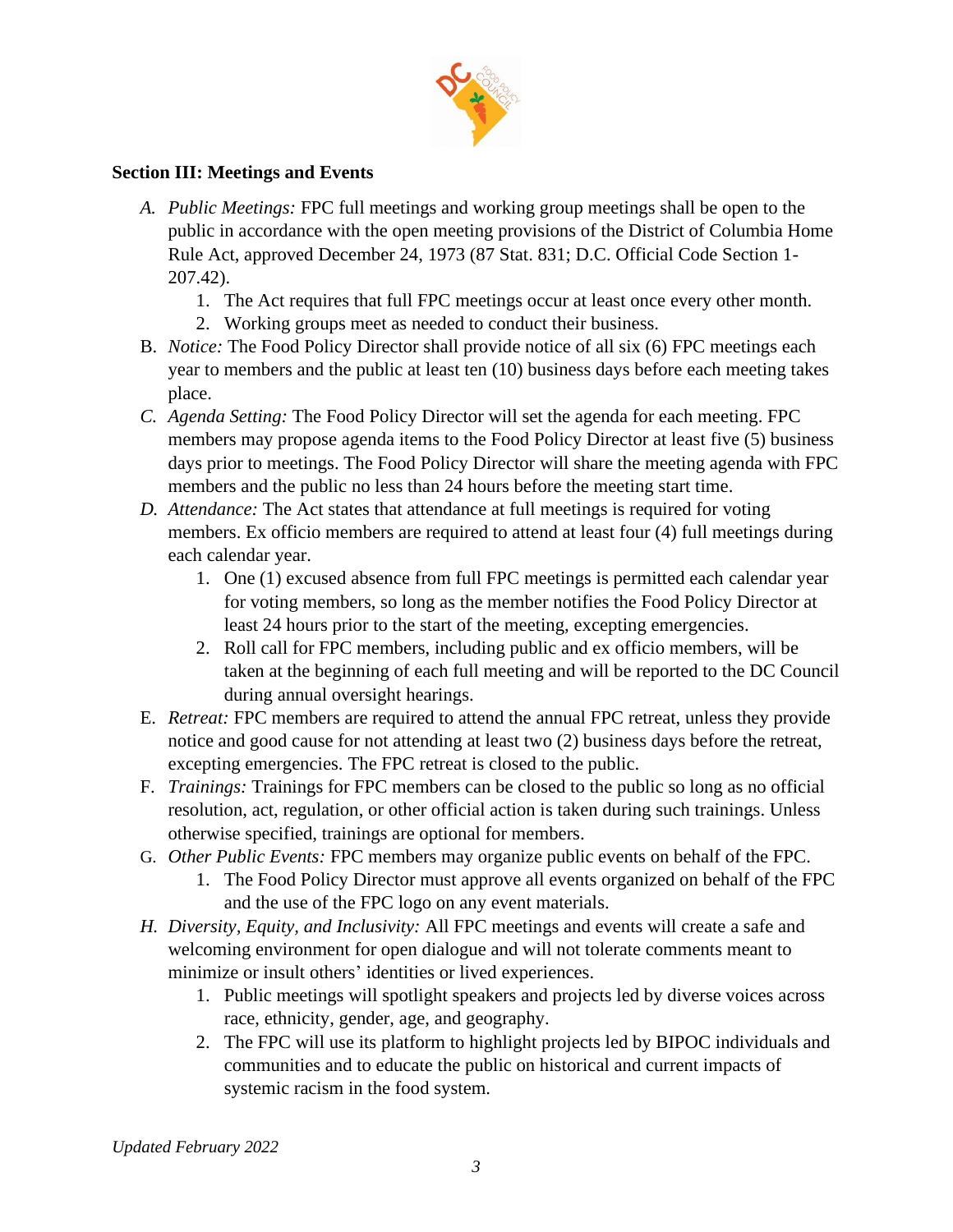

### **Section IV: Voting**

- A. Each voting member of the FPC holds one vote.
- B. The FPC shall approve by vote at an official public meeting any plan, report, or action, including but not limited to:
	- 1. Any plan, report, or action required by the Act or other D.C. law;
	- 2. Any amendment to these bylaws;
	- 3. Election of the FPC Chairperson;
	- 4. Establishment of new working groups;
	- 5. Annual FPC priorities; and
	- 6. Any document or report that names the FPC as the primary author.

a.This does not include documents authored by the Food Policy Division at the DC Office of Planning.

- C. The FPC shall vote in accordance with the following:
	- 1. A quorum present at the time the vote is taken, through in-person, phone, or video attendance.
	- 2. A matter is approved when a majority of the members present and voting vote in the affirmative.
	- 3. In the event of a tie, the Food Policy Director or their designee may postpone the vote until a later time or break the tie.
	- 4. Before a vote may be taken, the Food Policy Director or their designee shall provide a clear description of the matter to be decided in the agenda for the meeting. Any document related to the matter to be voted on must be transmitted to members at least two (2) business days prior to the vote.
	- 5. Voting shall be in the form of "yes," "no," or "present."
	- 6. Unless otherwise specified, all votes shall be by voice with the results determined by the Food Policy Director or designee.
	- 7. Members who cannot appear in person are permitted to vote by phone or video.
	- 8. No FPC member shall participate in or influence discussions or resulting decisions concerning the award of a grant or other financial benefit to an organization, other than the FPC, that the member represents or with which the member is affiliated. FPC members must comply with all relevant District government conflict of interest requirements for Boards and Commissions and District government employees.

# **Section V: Working Groups**

- A. The Act requires the FPC to establish and maintain working groups that address the following policy areas:
	- a. Local food business and labor development;
	- b. Food equity, access, and health and nutrition education;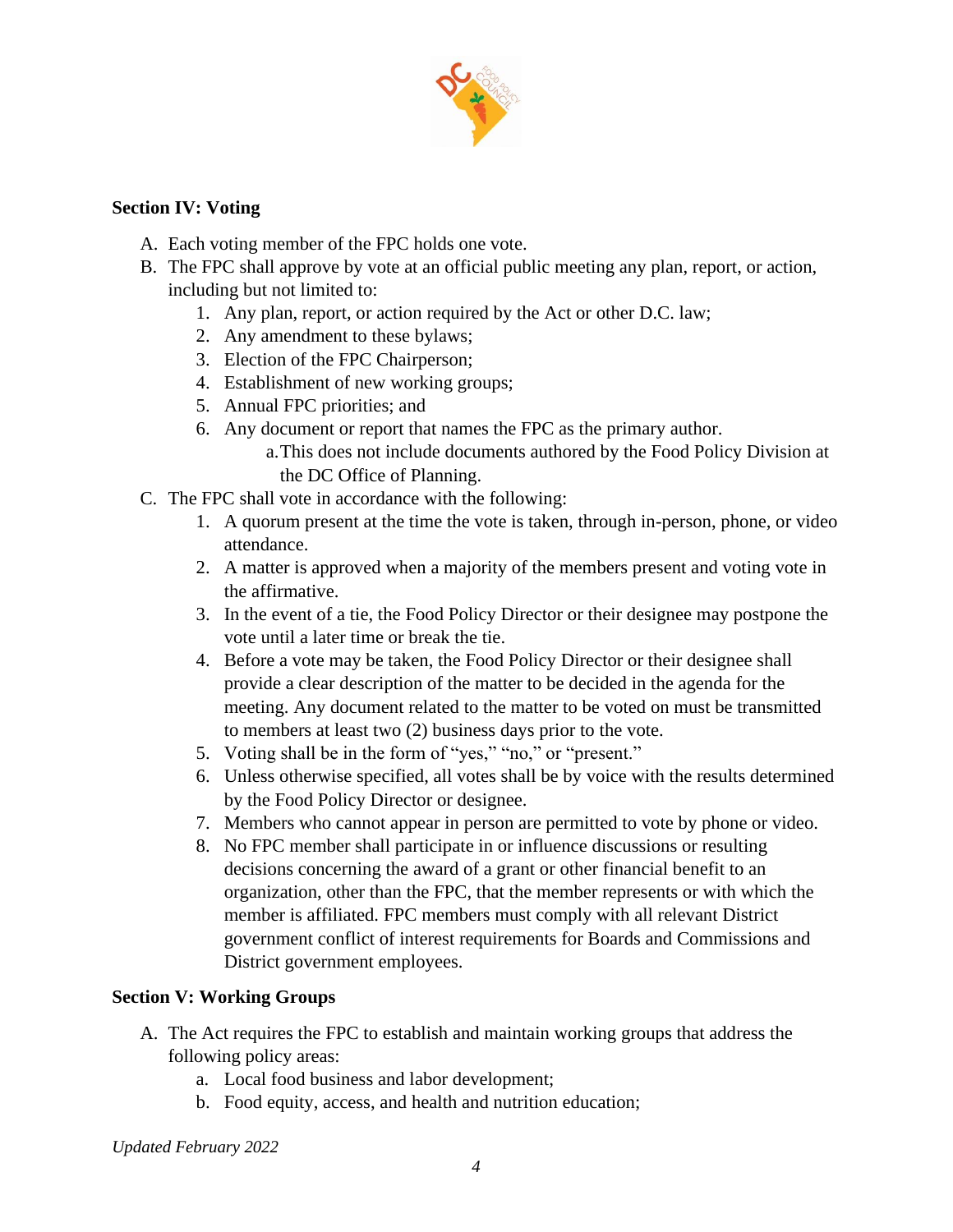

- c. Sustainable food procurement of locally grown food; and
- d. Urban agriculture and food system education.
- B. The FPC may establish new working groups that address other policy areas, in addition to those required by the Act, pursuant to the voting procedures outlined in Section IV.
- C. The current FPC Working Groups include:
	- a. Food Access & Equity
	- b. Nutrition & Health
	- c. Entrepreneurship & Food Jobs
	- d. Urban Agriculture
	- e. Sustainable Supply Chain
	- f. In 2022, the FPC has also created several ad hoc advisory groups: Internal Racial Equity, Resident Engagement, and Annual Report Advisors
- D. All FPC working groups shall be chaired or co-chaired by at least one (1) FPC member, including public or ex officio members.
- E. Working group chairs shall create agendas for meetings, invite speakers, and determine the priorities and projects for the working group.
- F. Working group chairs shall report to the Food Policy Director and Chairperson at least twice annually on the progress of the working group towards its priorities.

# **Section VI: Work Products**

- A. *Annual FPC Priorities:* FPC members determine the overarching priorities of the FPC.
	- a. FPC working group chairs identify specific projects to meet each priority.
	- b. These projects are included in a public survey and suggestions from the survey are considered by FPC members.
	- c. FPC members must vote to approve the annual priorities at a public meeting.
- B. *Written Work Products:* The Food Policy Council and/or FPC members may develop written work products to be published by the FPC.
	- a. For any written work products that list the FPC as an author, FPC members must have an opportunity of at least five (5) business days to review and provide feedback on these work products before they are published.
	- b. The Food Policy Director must approve these work products before they are published.
	- c. The Food Policy Director must approve use of the FPC logo on any work products.
- C. *Media and Public Speaking:* The Food Policy Director shall serve as the official point of contact for media requests unless they delegate this role to specific FPC members. FPC members should not give official statements on behalf of the FPC, unless delegated by the Food Policy Director to do so, and must make clear they are speaking in their